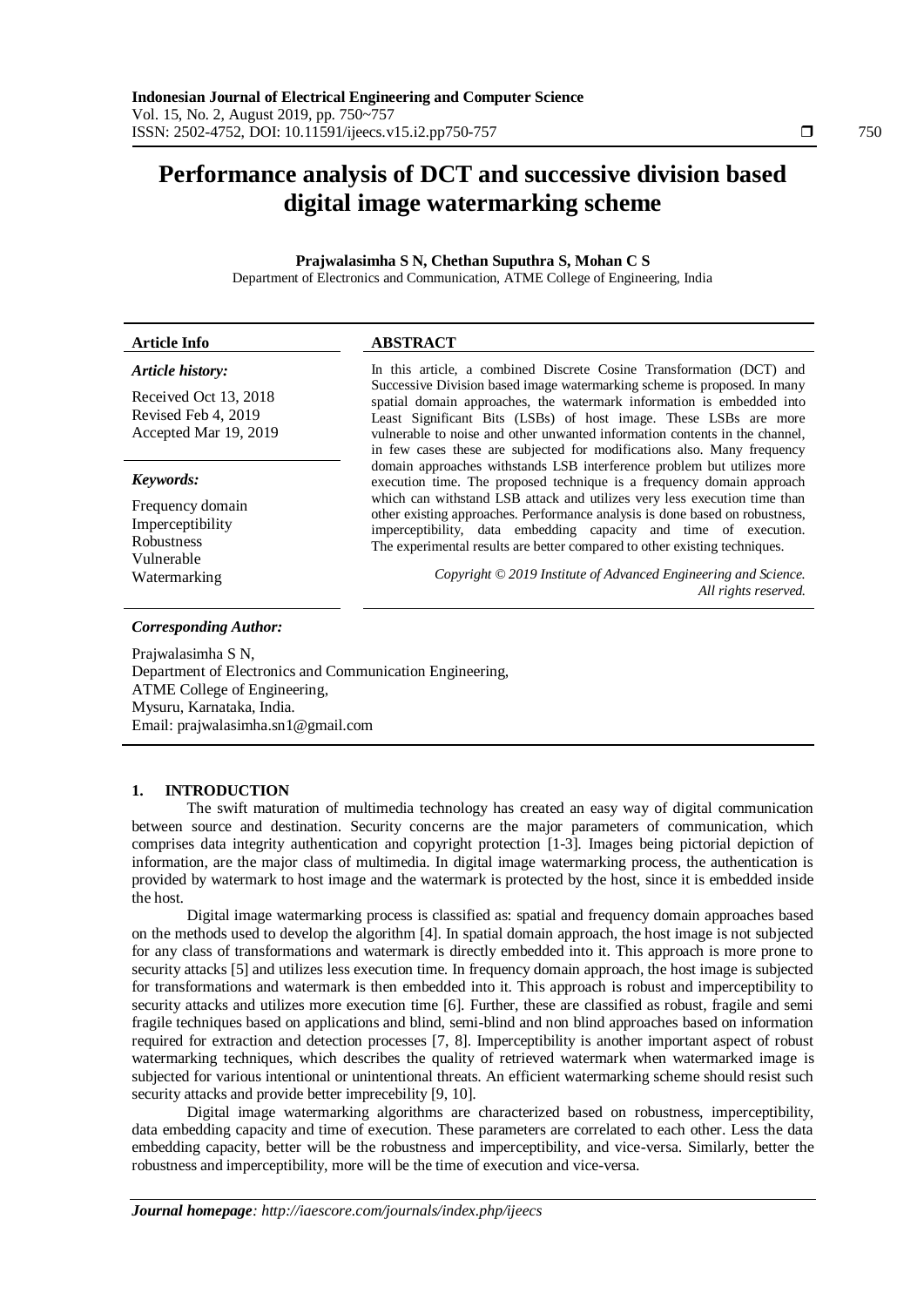Visual texturization method has been adopted by Mehran A *et al.* [11] to embed gray scale logo image into host. The texture similarity is matched between host and watermark in order to provide high degree of invisibility. Affine parameter compensation method has been adopted to increase the robustness against noise interference. The method embeds watermark with  $1/16<sup>th</sup>$  size of host, indicating less data capacity. The algorithm utilizes huge time for execution, even with the modern high speed processors. A hybrid two stage watermark embedding process has been proposed by Chih-Chin Lai *et al.* [12]. They adopted both Discrete Wavelet Transform (DWT) and Singular Value Decomposition (SVD) techniques for embedding process. The host image is first subjected for DWT and watermark is then embedded into the singular value co-efficients of the host image's DWT subbands. The algorithm gives better imperceptibility, robustness and data capacity by embedding watermark with  $1/4<sup>th</sup>$  size of the host. The algorithm utilizes more time of execution due to two stage embedding process. A wavelet based watermarking scheme has been developed by Chuntao Wang *et al.* [13] Hidden Markov Model (HMM) based spherical codes are constructed and then embedded into the subbands of host. Better imperceptibility is observed. The algorithm utilizes huge execution time and provides comparatively less robustness against noise interference. A robust multiscale gradient direction quantization and DWT based watermarking scheme has been proposed by Eshan N *et al.* [14]. In this method, the invisibility of watermark is enhanced by embedding watermark into gradient vectors of subbands of transformed host at multiple wavelet scales in different angles. The algorithm provides better robustness against noise attacks and more data capacity by embedding watermark with 1/4th the size of host. Robustness against geometrical attacks is unnoticed in the algorithm.

A combined Integer Wavelet Transform (IWT) and Singular Value Decomposition (SVD) based watermarking scheme has been developed by Nasrin M *et al.* [15]. The host image is first subjected for IWT and then decomposed into subbands. The watermark element is then embedded into these subbands. The algorithm embeds watermark with  $1/4<sup>th</sup>$  the size of host indicating more capacity and provides better robustness against differential and geometrical attacks. The time of execution is unnoticed and comparatively less imperceptibility is observed. Bin Wang *et al.* [16] designed an image watermarking algorithm using chaotic maps and DNA coding techniques. The watermark is first subjected for encryption process using chaotic logistic map and then embedded into host using DNA coding principle. The algorithm is more vulnerable to Least Significant Bit (LSB) attacks, since the watermark data is embedded into LSBs of host image. The algorithm utilizes more time for execution due to two stage authentication process. Musrrat Ali *et al.* [17] designed a hybrid technique which combines SVD and Artifical Bee Colony (ABC) in order to embed watermark into host. The host image is first subjected for transformation using invariant wavelet transform. The low frequency subbands are then decomposed. These are then optimized using ABC techniques and then subjected for embedding process with the watermark. Better invisibility is observed, but the algorithm support watermark with 1/16<sup>th</sup> the size of host indicating comparatively less data capacity. Hong-Ying Yang *et al.* [18] adopted Undecimated Discrete Wavelet transformation (UDWT) and Fuzzy Support Vector Machine (FSVM) model to embed watermark into host image. The algorithm is developed to provide better imperceptibility to geometrical attacks, but supports less data capacity by embedding watermark with 1/16<sup>th</sup> size of the host image. The algorithm utilizes more execution time. To increase imperceptibility and robustness against security attacks, Tanya Koohpayeh Araght *et al.* [19] proposed two level singular decomposition and DWT based algorithm. Even though the algorithm supports watermark with  $1/8<sup>th</sup>$  size of host, it utilizes more execution time for watermarking process.

A new frequency domain watermarking scheme has been developed by Prajwalasimha S N *et al.* [20]. Logarithmic transformation has been adopted to embed watermark into host image. The watermark of size  $1/4<sup>th</sup>$  the size of host is first subjected for logarithmic transformation and embedded into the host. Better imperceptibility and data embedding capacity is observed. The algorithm utilizes very less execution time, but robustness against noise interference is unnoticed.

Based on the above considerations a robust watermarking scheme is developed in frequency domain, which utilizes very less execution time and gives better results compared to other existing techniques. The paper is organized as follows: Section 2 describes methodology. Performance analysis is described in Section 3 and Section 4 concludes the approach.

# **2. RESEARCH METHODLOGY**

The proposed algorithm entails two stages: Watermark embedding and Extraction processes. In the watermark embedding process, the watermark image is first subjected for concatenation to get a bulk watermark and then pixel intensities are reduced using successive division method. The host image is then subjected for DCT. The processed watermark is then embedded into the transformed host. The embedded host is then subjected for IDCT. In the de-watermarking process, the watermarked image is first subjected for DCT and then watermark is separated from the host. The separated watermark is then subjected for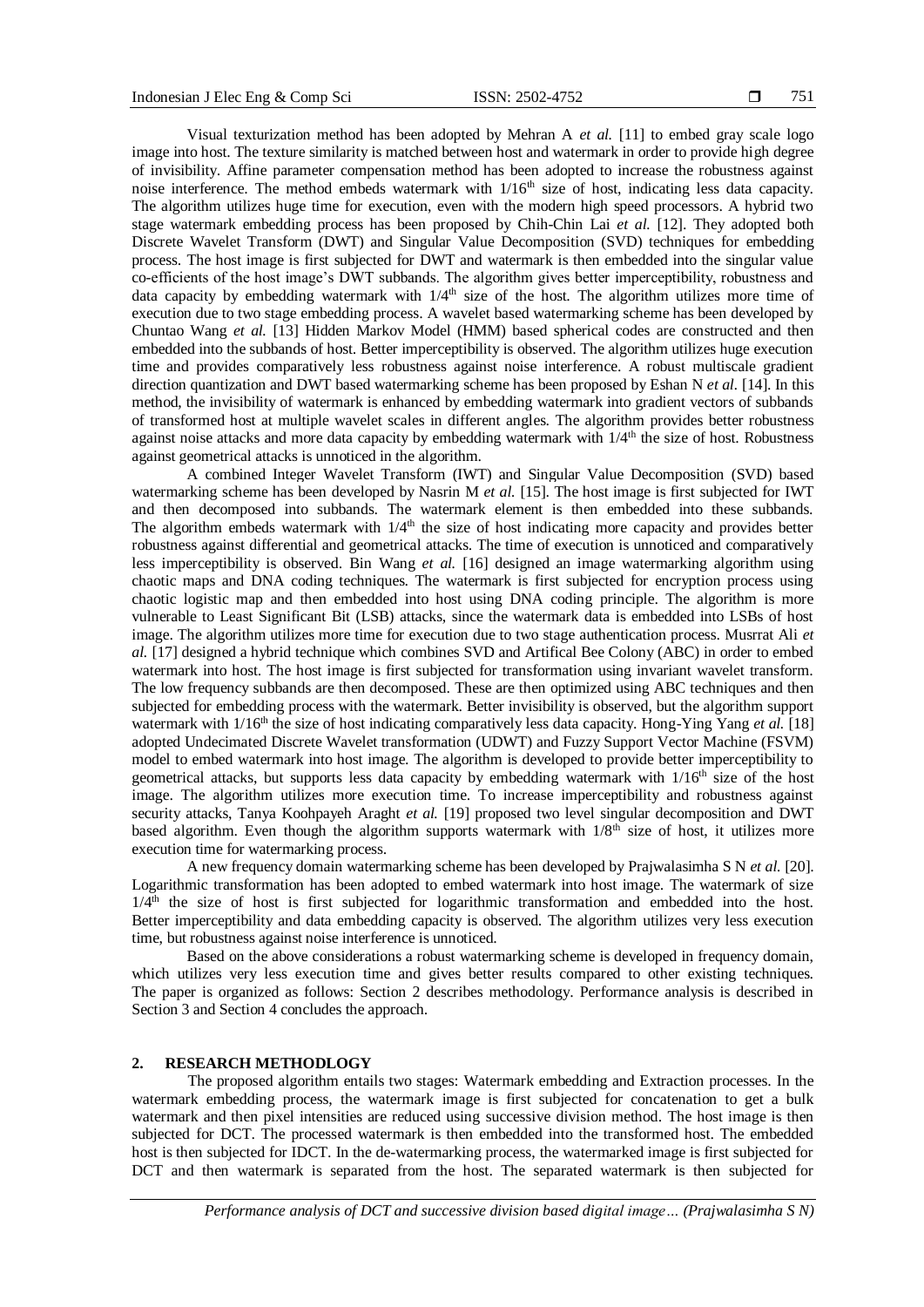successive multiplication to enhance the pixel intensities. Finally, filtering and block wise truncation are done to get individual watermarks from bulk image. Figure 1 shows the flow diagram of proposed watermarking scheme.

#### **2.1. Watermark Embedding Process**

**Step1:** Host image of size M X N is subjects for two dimensional Discrete Cosine transformation (DCT).

$$
\beta_{pq} = \mathbf{I}_{p} \mathbf{I}_{q} \sum_{m=0}^{M-1} \sum_{n=0}^{N-1} \delta_{mn} \cos \frac{\pi (2m+1)p}{2M} \cos \frac{\pi (2n+1)q}{2N} \tag{1}
$$

Where,  $0 \leq p \leq M-1$  $0 \le q \le N-1$  $\downarrow_p =$  $\overline{\mathcal{L}}$  $\mathbf{I}$  $\mathbf{I}$  $\mathbf{I}$  $\left(\frac{1}{\sqrt{2}}\right)$  $\sqrt{M}$ ,  $p = 0$  $\frac{2}{2}$  $\frac{1}{M}$ ,  $1 \le p \le M-1$  $\mathsf{L}_q =$ <sup>{</sup>  $\mathbf{I}$  $\mathbf{I}$  $\mathbf{I}$  $\frac{1}{5}$  $\frac{1}{\sqrt{N}}$ ,  $q = 0$  $\frac{2}{2}$  $\frac{1}{N}$ ,  $1 \leq q \leq N-1$ 

**Step2:** Watermark of size  $\frac{M}{4}$  X  $\frac{N}{4}$  $\frac{N}{4}$  is subjected for concatenation to get a bulk watermark image of size n X n, same as that of the host.

$$
\Gamma' = \begin{bmatrix} \Gamma & \Gamma & \Gamma & \Gamma \\ \Gamma & \Gamma & \Gamma & \Gamma \\ \Gamma & \Gamma & \Gamma & \Gamma \\ \Gamma & \Gamma & \Gamma & \Gamma \end{bmatrix} \tag{2}
$$

**Step3**: The bulk watermark image subjected for successive division process with a factor of 2/3 the maximum pixel intensity in the watermark.

$$
\Gamma'' = \left\{ \frac{\Gamma'}{\left(\frac{2}{3}\right) Maximum pixel intensity} \right\}
$$
 (3)

**Step4**: The DCT host image and the compressed watermark are subjected for embedding process corresponding to each pixel.

$$
\psi'(p,q) = \beta(p,q) + r''(p,q) \le p, q < n \tag{4}
$$

Where,

 $\psi'(p, q)$  is the watermarked image

 $\beta(p, q)$  is the host image

 $\Gamma''(p,q)$  is the compressed watermark

**Step5**: The embedded watermarked image is then subjected for Inverse Discrete Cosine Transformation (IDCT) corresponding to each pixel.

$$
\delta_{mn} = \sum_{m=0}^{M-1} \sum_{n=0}^{N-1} \alpha_p \alpha_q \psi'_{pq} \cos \frac{\pi (2m+1)p}{2M} \cos \frac{\pi (2n+1)q}{2N} \tag{5}
$$

Where,

 $0 \leq p \leq M-1$  $0 \leq q \leq N-1$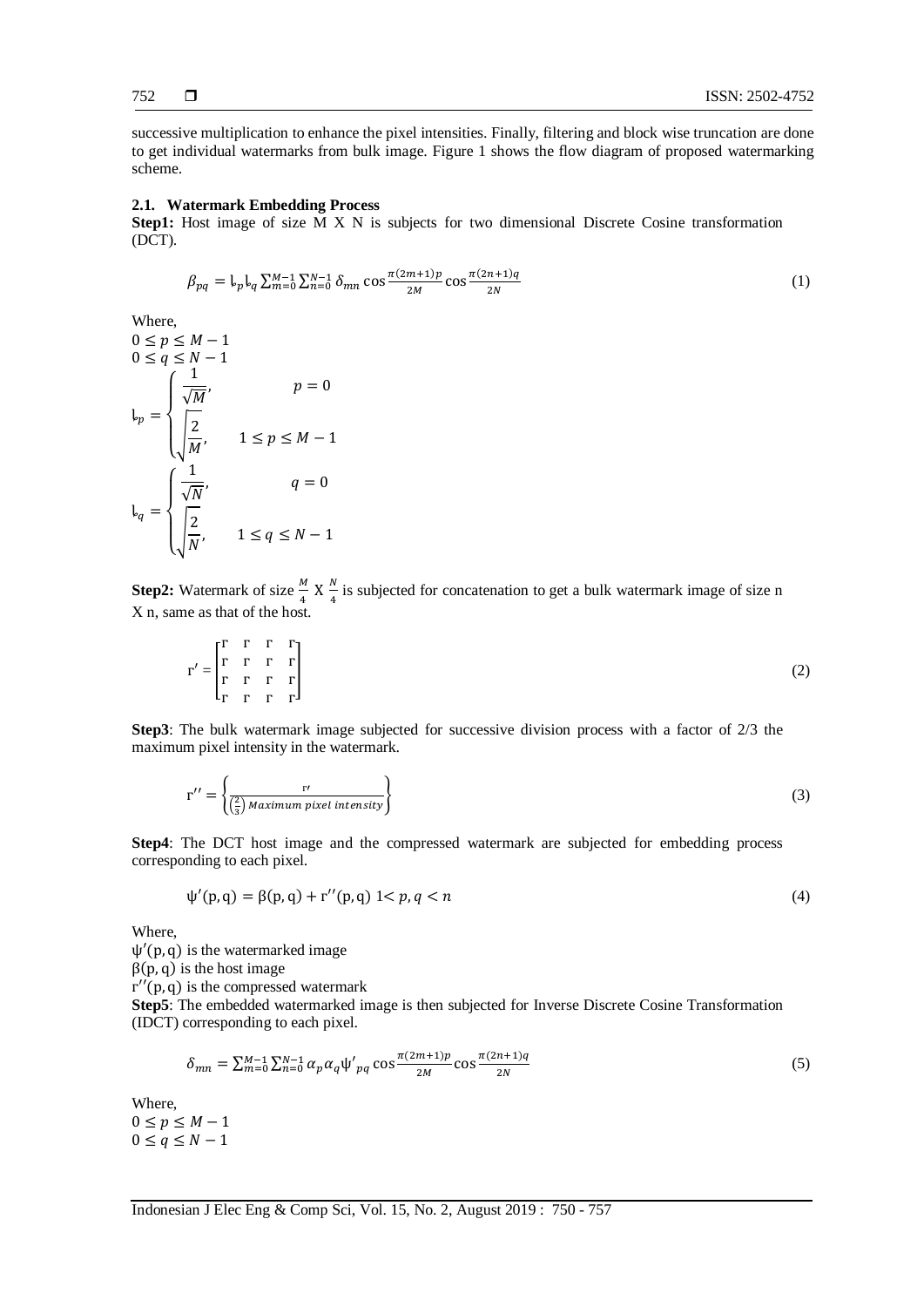$$
l_p = \begin{cases} \frac{1}{\sqrt{M}}, & p = 0\\ \frac{2}{\sqrt{M}}, & 1 \le p \le M - 1 \end{cases}
$$
  

$$
l_q = \begin{cases} \frac{1}{\sqrt{N}}, & q = 0\\ \frac{2}{\sqrt{N}}, & 1 \le q \le N - 1 \end{cases}
$$



Figure 1. Flow diagram of proposed watermark embedding and De-watermarking

#### **2.2. De-watermarking Process**

**Step1:** Host image of size M X N is subjects for two dimensional Discrete Cosine transformation (DCT).

**Step2**: The obtained watermarked image is also subjected for two dimensional Discrete Cosine transformation (DCT).

**Step3**: The DCT watermarked image and DCT host image are subjected for de-watermarking process corresponding to each pixel.

$$
\varepsilon''(p,q) = \psi'(p,q) - \beta(p,q) \quad 1 < p, q < n \tag{6}
$$

Where,

 $\psi'(p, q)$  is the watermarked image

 $\beta(p,q)$  is the host image

 $\varepsilon''(p,q)$  is the compressed watermark

**Step4:** The compressed watermark is then intensified to get bulk watermark image using successive multiplication process.

$$
\varepsilon' = \left\{ \varepsilon'' \ast \left( \frac{2}{3} \right) \text{ Maximum pixel intensity} \right\} \tag{7}
$$

**Step5**: The bulk watermark is subjected for filtering process to remove noise contents.

**Step6**: Each pixel in the retrieved multiple watermarks is compared with each other and the median value of that will be the final pixel values of the final watermark image.

**Step7**: The filtered image is then subjected for block wise truncation to get multiple watermarks of  $1/4^{\text{th}}$ size of host.

Revelation of images under each stage of algorithm as shown in Table 1.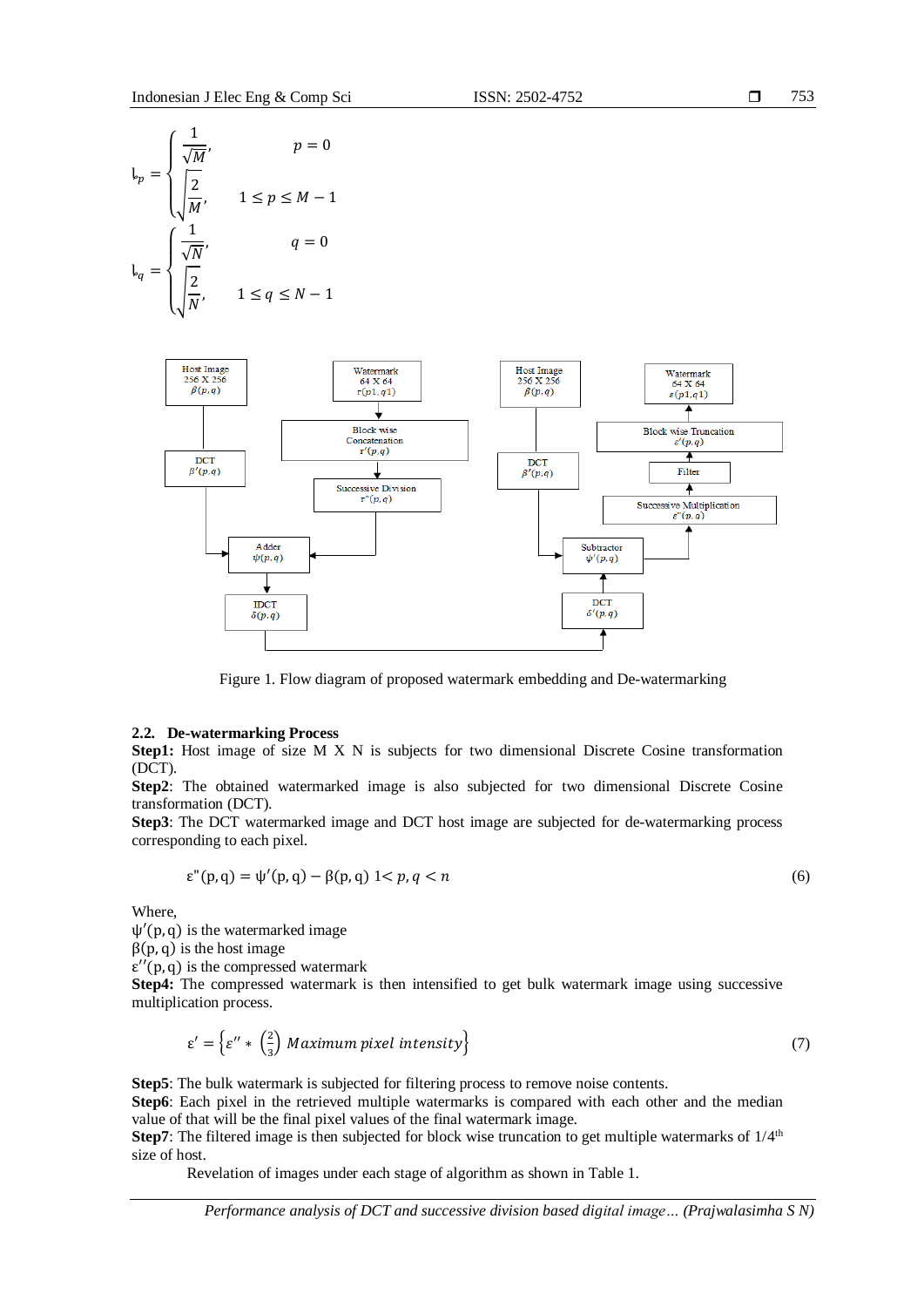

#### Table 1. Revelation of Images Under Each Stage of Algorithm

#### **3. PERFORMANCE ANALYSIS**

The proposed algorithm is implemented using Matlab software. Data set of ten standard test images are considered from Computer Vision Group (CVG), Dept. of Computer Science and Artificial Intelligence, University of Granada, Spain. The analysis involves peak signal to noise ratio (PSNR), mean square error (MSE), Correlation (NC), and watermark to document ratio (WDR) between host image and watermarked images. In all the above tests, the proposed system has given much better results compared to existing algorithms as tabulated below. Comparison of PSNR, MSE, WDR and correlation between host and watermarked images as shown in Table 2.

Table 2. Comparison of PSNR, MSE, WDR and Correlation between Host and Watermarked Images

| <b>Images</b> | $PSNR$ (dB)                                   | <b>MSE</b>             | $WDR$ (dB) | Correlation(NC)       |
|---------------|-----------------------------------------------|------------------------|------------|-----------------------|
|               | 49.29 (DWT)[20]                               | 1(DWT)[20]             |            | 1(DWT)[20]            |
|               | 29.589 (DCT) [20]                             | 26 (DCT) [20]          |            | $0.984$ (DCT) [20]    |
|               | 37.27 (HFT) [20]                              | 12 (HFT) [20]          |            | $0.994$ (HFT) [20]    |
| Lena          | 41.28 (IMD-WC-T) [20]                         | $5$ (IMD-WC-T)<br>[20] | $-67.6553$ | 0.999 (IMD-WC-T) [20] |
|               | 40.6926 (Genetic Algorithm) $[10]$<br>49.4069 | 0.7454                 |            | 0.9999                |
| Cameraman     | $40.2608$ (Genetic Algorithm) [10]<br>47.8271 | 1.0724                 | $-66.0754$ | 1                     |
| Pirate        | 52.3612 (Genetic Algorithm) $[10]$<br>49.9313 | 0.6606                 | $-68.1796$ | 1                     |
| Peppers       | 48.3389                                       | 0.9532                 | $-66.5872$ | 0.9999                |
| Donna         | 50.1339                                       | 0.6305                 | $-68.3822$ | 0.9999                |
| Carney        | 58.8307                                       | 0.0851                 | -77.0790   | 0.9999                |
| Elaine        | 47.1476                                       | 1.2541                 | -65.3959   | 0.9999                |
| Galaxia       | 51.6464                                       | 0.4451                 | $-69.8948$ | 0.9997                |
| Montage       | 48.6226                                       | 0.8929                 | $-66.8710$ |                       |
| Tulips        | 48.1192                                       | 1.0027                 | -66.3676   | ı                     |

#### **3.1. Noise Interference**

The Watermark to Document Ratio (WDR) decides the amount of recovery of watermark after the entire process. The watermarked image is subjected for median filtering process in order to remove noise in it, after intensification in de-watermarking process. Comparison is made between original and retrieved watermark images. Less the WDR (dB) value, more will be the information content in the retrieved data compared to original one. Pepper and Salt, Gaussian, Speckle and Poisson noise are considered for analysis under different density levels. Comparison of WDR between the retrieved and original watermarks under noise as shown in Table 3.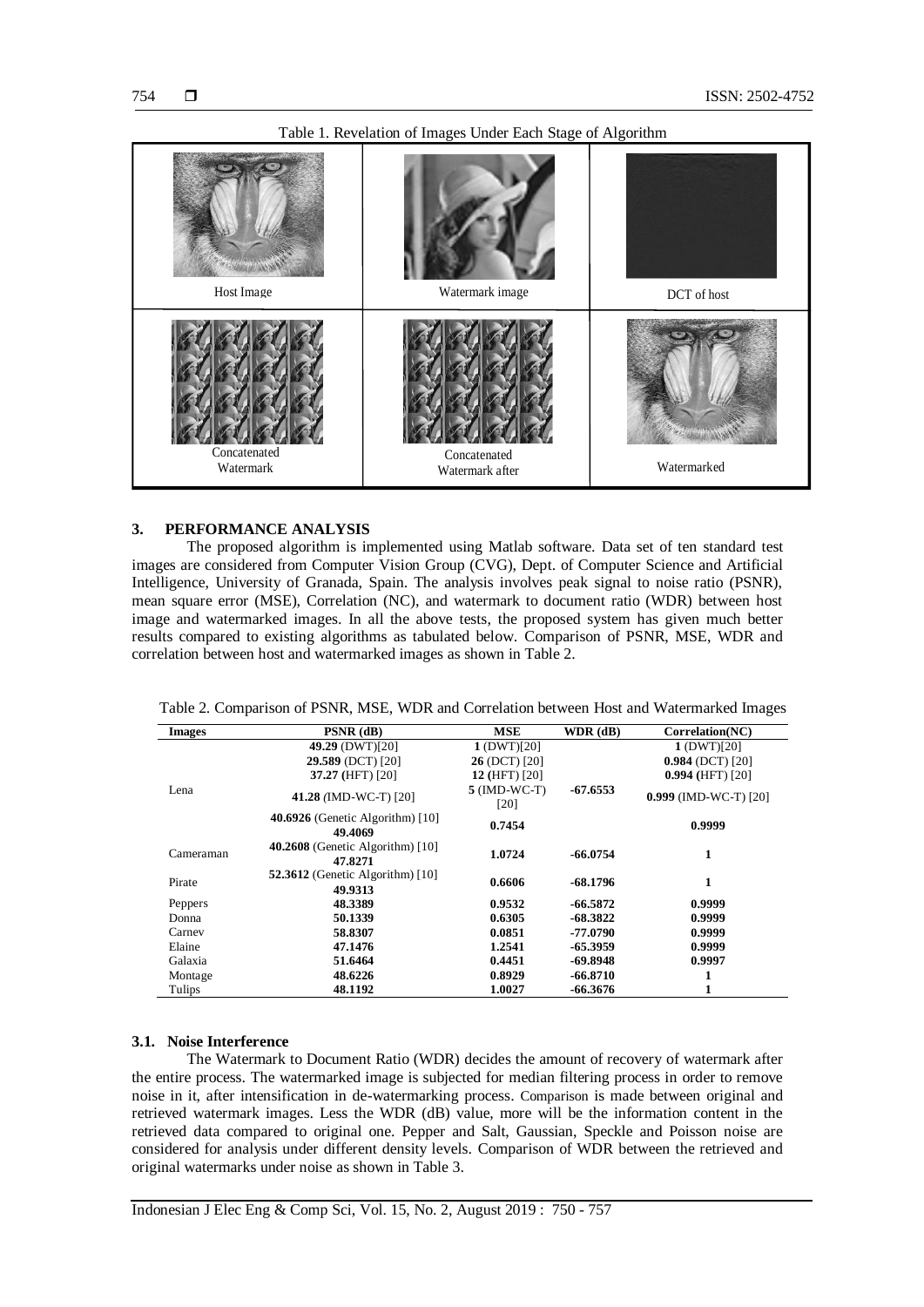| watermarked image<br>Salt & Pepper<br>Gaussian<br>Speckle<br>Poisson<br>$-39.5548$<br>$-39.4931$<br>$-39.5257$<br>0.1<br>$-39.4725$<br>0.2<br>$-39.5377$<br>$-39.5256$<br>$-39.4690$<br>0.3<br>$-39.5960$<br>$-39.5665$<br>0.4<br>$-39.4441$<br>$-40.0262$<br>$-39.5688$<br>$-39.6477$<br>0.5<br>$-39.4532$<br>$-39.6879$<br>$-39.5721$ | Noise density in |  | WDR(dB) |  |
|-----------------------------------------------------------------------------------------------------------------------------------------------------------------------------------------------------------------------------------------------------------------------------------------------------------------------------------------|------------------|--|---------|--|
|                                                                                                                                                                                                                                                                                                                                         |                  |  |         |  |
|                                                                                                                                                                                                                                                                                                                                         |                  |  |         |  |
|                                                                                                                                                                                                                                                                                                                                         |                  |  |         |  |
|                                                                                                                                                                                                                                                                                                                                         |                  |  |         |  |
|                                                                                                                                                                                                                                                                                                                                         |                  |  |         |  |
|                                                                                                                                                                                                                                                                                                                                         |                  |  |         |  |
| $-39.4226$<br>$-39.8175$<br>$-39.5601$<br>0.6                                                                                                                                                                                                                                                                                           |                  |  |         |  |
| $-39.3892$<br>0.7<br>$-39.7908$<br>$-39.5240$                                                                                                                                                                                                                                                                                           |                  |  |         |  |

Table 3. Comparison of WDR between the Retrieved and Original Watermarks Under Noise

#### **3.2. Cropping Attack**

Watermarked image is subjected for cropping processes in four levels. About 99.43% and 98.94% of similarities are observed between original and retrieved watermarks under 25% and 50% of cropping the watermarked images. This indicates, even though 50% of information in the watermarked image is removed or corrupted, it is possible to retrieve around 99% of watermark information from the host. Performance analysis of retrieved watermark and watermarked image under cropping attack conditions as shown in Table 4. Comparison of PSNR between the retrieved and original watermarks under cropping as shown in Table 5.

Table 4. Performance Analysis of Retrieved Watermark and Watermarked Image Under Cropping Attack Conditions

| Watermarked image<br>without cropping  | Retrieved<br>watermark without<br>cropping  | Watermarked image<br>with 25% cropping | Retrieved<br>watermark with<br>25% cropping |
|----------------------------------------|---------------------------------------------|----------------------------------------|---------------------------------------------|
| Watermarked image<br>with 50% cropping | Retrieved<br>watermark with 50%<br>cropping | Watermarked image<br>with 75% cropping | Retrieved<br>watermark with<br>75% cropping |

Table 5. Comparison of PSNR between the Retrieved and Original Watermarks Under Cropping

| Cropping the watermarked image (%) | Correlation (NC) |
|------------------------------------|------------------|
|                                    | 0.9999           |
| 25                                 | 0.9943           |
| 50                                 | 0.9894           |
| 75                                 | 0.0611           |

# **3.3. LSB Neutralization & Modification Effect**

Noise or unwanted contents in the channel always accumulates to least significant bit (LSB) of an image. All the LSBs of watermarked image are subjected for neutralization and modification processes and then the retrieved watermark is compared with original watermark in terms similarity index. About 93.42% and 76.59% of similarities are observed between original and retrieved watermarks under LSB neutralization and modification processes, indicating more than 75% of watermark information can be retrieved from the host, even though all the LSBs of watermarked image are neutralized or modified. Performance analysis of original and retrieved watermark image under lsb attack neutralization attack conditions as shown in Table 6. Comparison of correlation between the retrieved and original watermarks under LSB attack as shown in Table 7.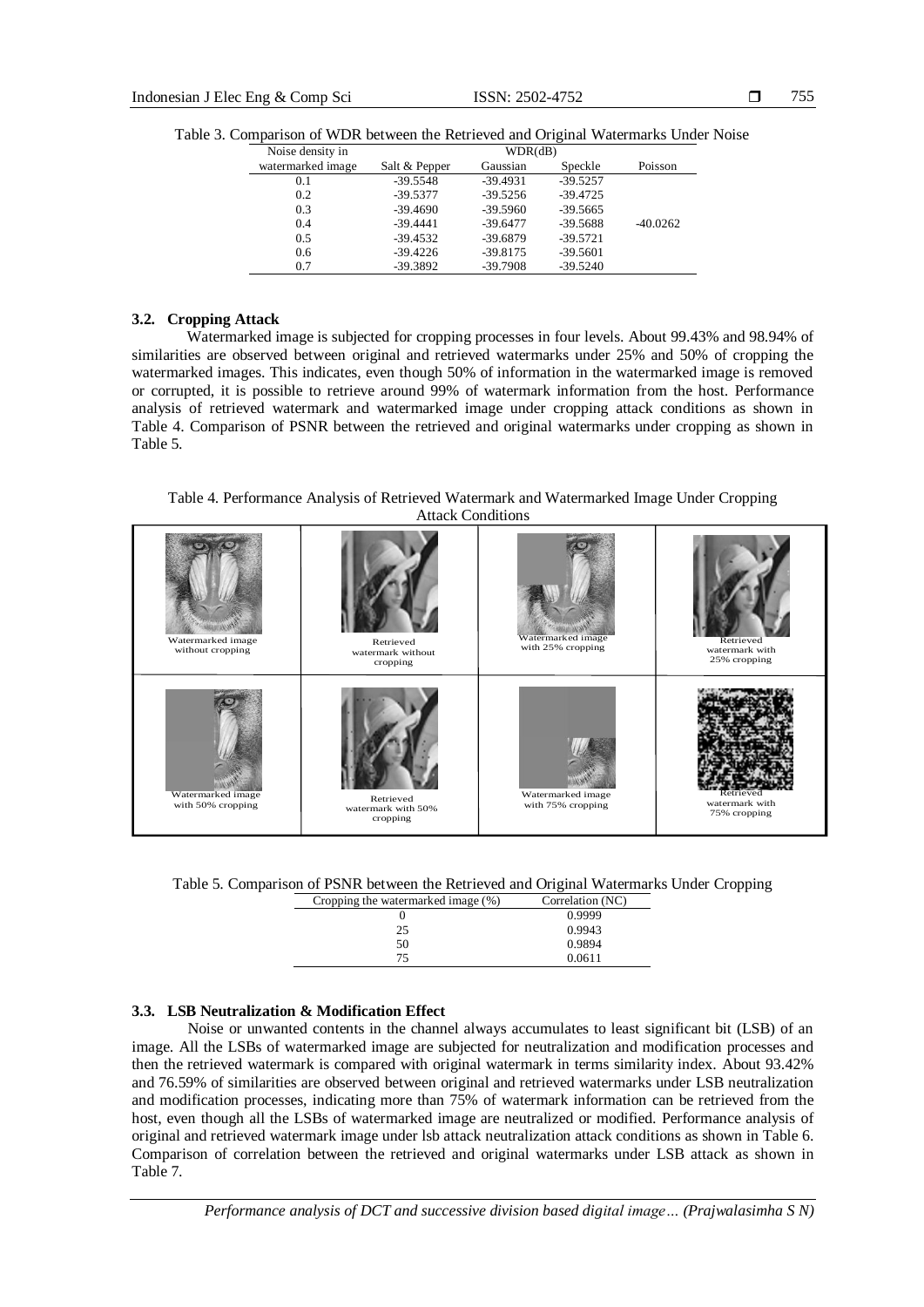# Original Watermark Retrieved Watermark Retrieved Watermark image with LSB image with LSB neutralization modification

Table 6. Performance Analysis of Original and Retrieved Watermark Image under LSB Attack Neutralization Attack Conditions

Table 7. Comparison of Correlation between the Retrieved and Original Watermarks Under LSB Attack

| Degree of rotation | Correlation (NC) |
|--------------------|------------------|
| LSB neutralization | 0.7659           |
| LSB modification   | 0.9342           |

### **3.4. Time of Execution**

Time of execution is measured separately for embedding and de-watermarking processes. Intel i3 processor @ 1.7 GHz, 4GB DDR RAM and Windows 8 OS. Comparison of execution time in seconds as shown in Table 8.

Table 8. Comparison of Execution Time in Seconds

|                      | G&E[12] | L&T[12] | DWT&SVD[12] | <b>SHT[21]</b> | Proposed scheme |
|----------------------|---------|---------|-------------|----------------|-----------------|
| Watermark embedding  | 2.989   | 5.701   | 2.107       |                | 0.087           |
| Watermark extraction | 2.301   | 3.964   | .086        | 0.47           | 0.376           |

# **4. CONCLUSION**

The proposed technique is a frequency domain approach which embeds watermark image into host using DCT and successive division methods. The algorithm utilizes about 25 times less execution time than other existing frequency domain approaches. The algorithm results with much better PSNR, MSE, WDR and NC values compared to most popular techniques. More than 75% of watermark information can be retrieved from the host, under LSB neutralization attack, which is the major drawback of many time domain approaches. The algorithm provides data capacity by embedding watermark with  $1/16<sup>th</sup>$  size of the host image, which is common with the other algorithms. From all the above considerations, the proposed algorithm is a better alternative to many time and frequency domain approaches. Further, DWT can be considered instead of DCT to get still better results and more data embedding capacity than other watermarking schemes.

#### **REFERENCES**

- [1] Zigang Chen, *et al*., "A Novel Digital Watermarking Based on General Non-Negative Matrix Factorization,'' *IEEE Transactions on Multimedia*, Vol. 20, No.8, pp. 1973-1986, 2018.
- [2] Prajanto Wahyu Adi, *et al*."Robust Watermarking through Dual Band IWT and Chinese Remainder Theorem," *Bulletin of Electrical Engineering and Informatics (BEEI)*, Vol. 7, No.4, pp. 561-569, 2018.
- [3] Ferda Ernawan, *et al*., "A Blind Multiple Watermarks based on Human Visual Characteristics," *International Journal of Electrical and Computer Engineering(IJECE)*, Vol. 8, No.4, pp. 2578-2587, 2018.
- [4] Prajwalasimha S N *et al*.," Digital Image Watermarking Based on Sine Transformation with Constant Co-Efficient," *Proceedings of the International Conference on Inventive Research in Computing Applications*, pp. 21-24, 2018.
- [5] S. Behnia, *et al.,* "Watermarking based on discrete wavelet transform and q -deformed chaotic map," *Chaos, Solitons and Fractals,* Vol. 104, pp. 6-17, 2017.